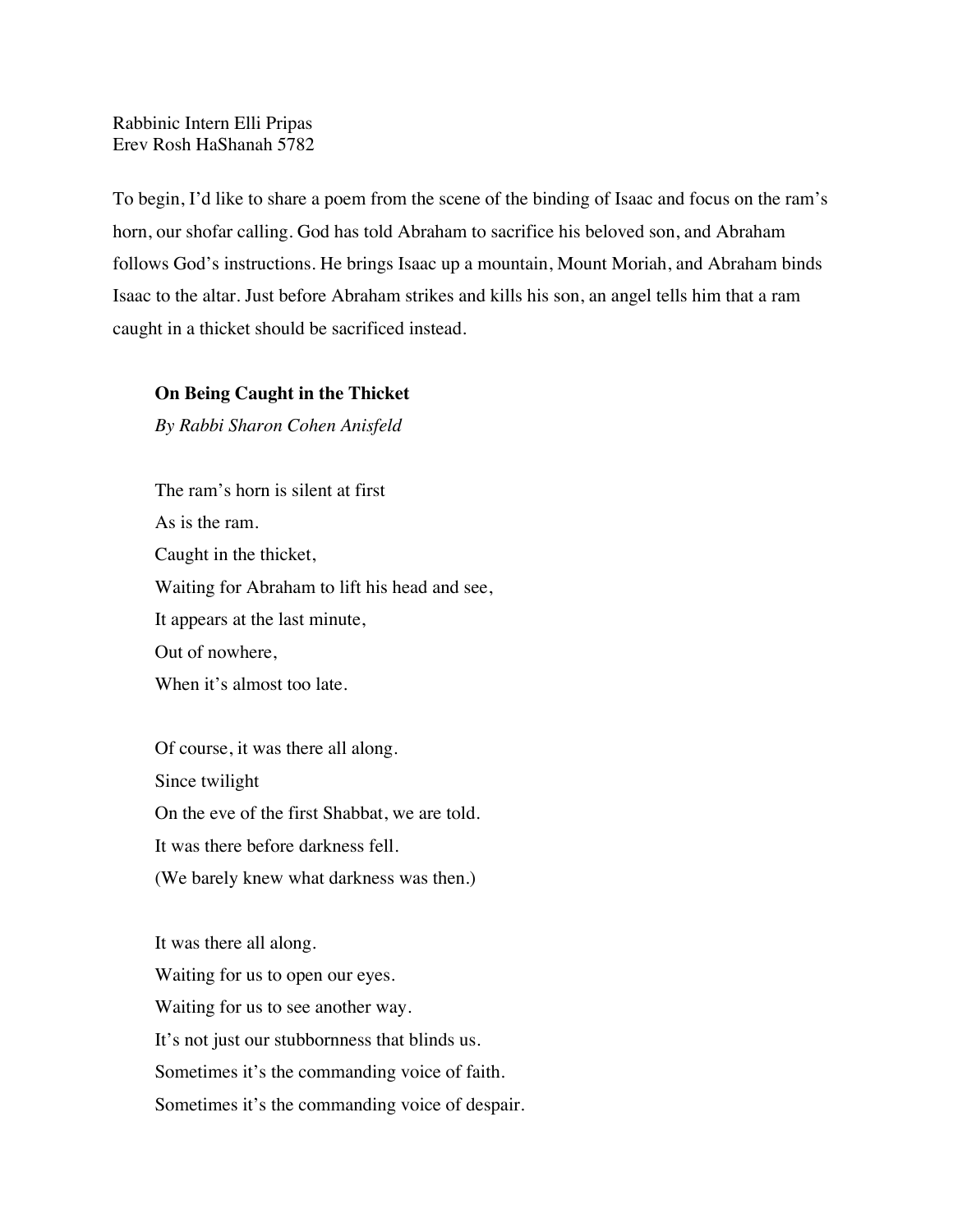And sometimes it's the thicket itself. The thorny, tangled overgrowth of our lives.

It's not that we're blind, We're just busy. Schlepping the wood, Tending the fire, Building the altar, Trying to quiet the children— Trying to answer their questions— Even though God knows We can't answer our own.

Up until the angel calls out, and Abraham looks up, up until the ram suddenly appears, caught in the thicket, the trajectory of the story—the tragic momentum of the story—seems irresistible, irreversible, inevitable. The sacrifice has to be offered. The child will have to die.

This is the power of the ram's horn. It beckons us back to this moment in the story. No longer silent, it calls us back to the ram from which it came and asks us: Think about the thicket of your own life. What possibilities have you not seen? Think about a story you are telling yourself—whose outcome you think you already know. What alternatives have you not noticed? And think about the path we are all on together. The altars at the end of the road. The children we love but seem prepared to sacrifice.

Look up. Listen. Incline your heart, your ear To the hollow, bent ram's horn Through which human breath becomes a summons and a blast. What might we hear? How might we respond?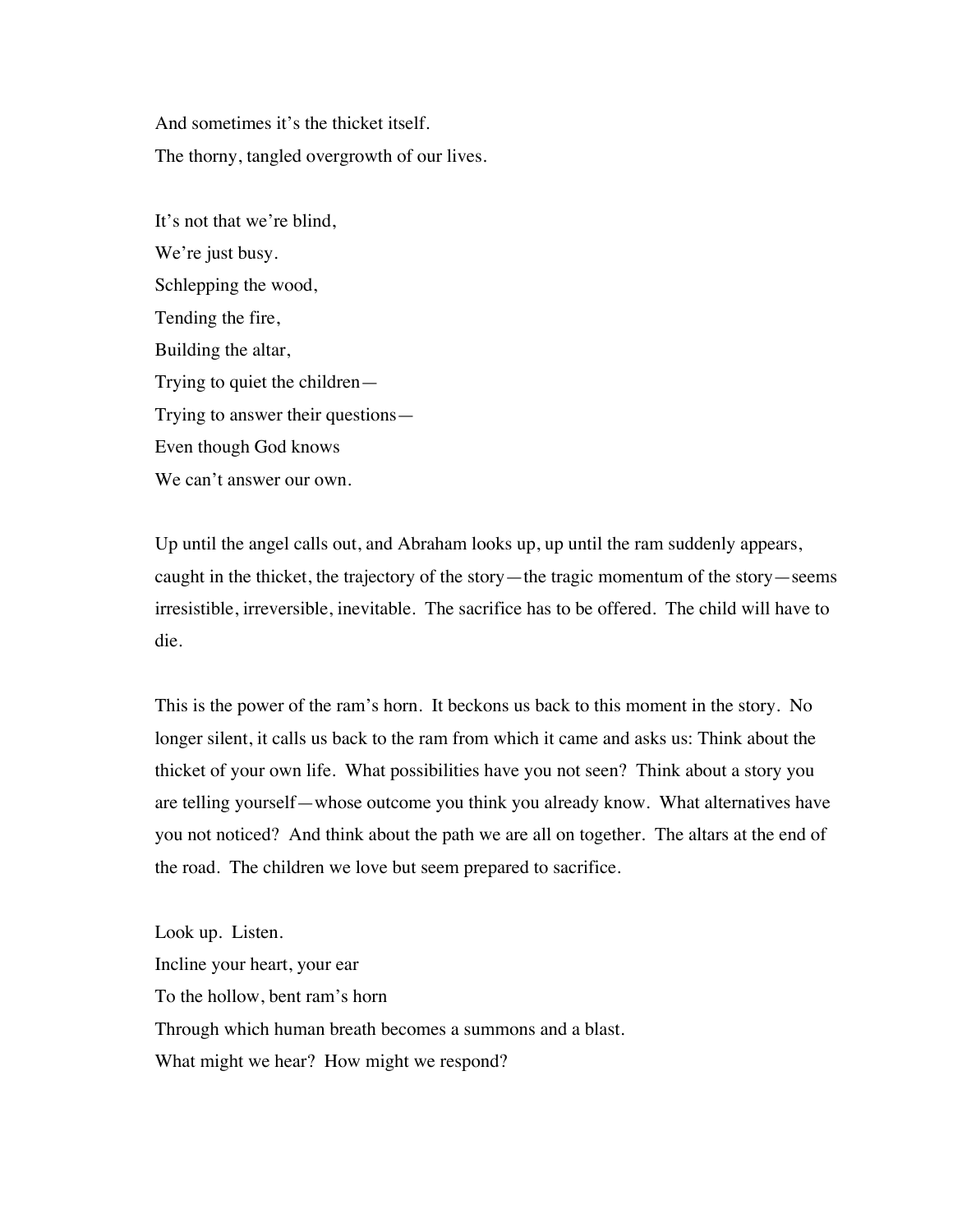On the first source sheet I received in my first lesson, or shi'ur, at Hebrew College, two years ago, the president of the college, Rabbi Sharon Cohen Anisfeld, read this poem which she had written. We were beginning to study and reflect in preparation for the High Holidays.

As you might guess from the fact that I started with her poem, this recollection, that lesson, it stuck with me. And I wanted to use the sources we talked about then, two very long years ago, now.

My question is this: How do we understand a shofar's call?

In Judaism, of course, there are many sources, many connections, and many ways to see this important and central symbol. But in that lesson with Rabbi Cohen Anisfeld, we discussed one important way to listen to the shofar's call, specifically, as the call of a mother's grieving, the sound of her cries. In one telling, these are Sarah's cries, as she hears about Isaac's ordeal.

In Pirkei de Eliezer, in a telling of this midrash, it explains: Samael was angry that he hadn't been able to fulfill his heart's desire and prevent Abraham from confronting the test of the Akeidah. What did he do? He went and said to Sarah, "Hey Sarah! Have you heard what's been happening in the world?" She says, "No." He says, "Your old man, your old husband, has taken the young boy, Isaac, and offered him up for a sacrifice. And the boy was crying and sobbing because he couldn't be saved." Immediately, she began to cry and to sob. She cried three cries, corresponding to the three tekiot of the shofar, three sobs corresponding to the three short sobbing sounds, and her soul flew away and she died. Abraham came and found that she had died, as it is written, "Abraham came to mourn for Sarah and to cry for her." From where did he come? From Mount Moriah.

Interestingly, this connection between a mother grieving her child is not limited to Sarah grieving the loss (or in other midrashim, the potential loss) of her son. In the Talmud, in the tractate discussing Rosh HaShanah, describing how we measure the length of a shofar's call, the Gemara compares a ter'uah call to the cries of the mother of Sisera, a Canaanite military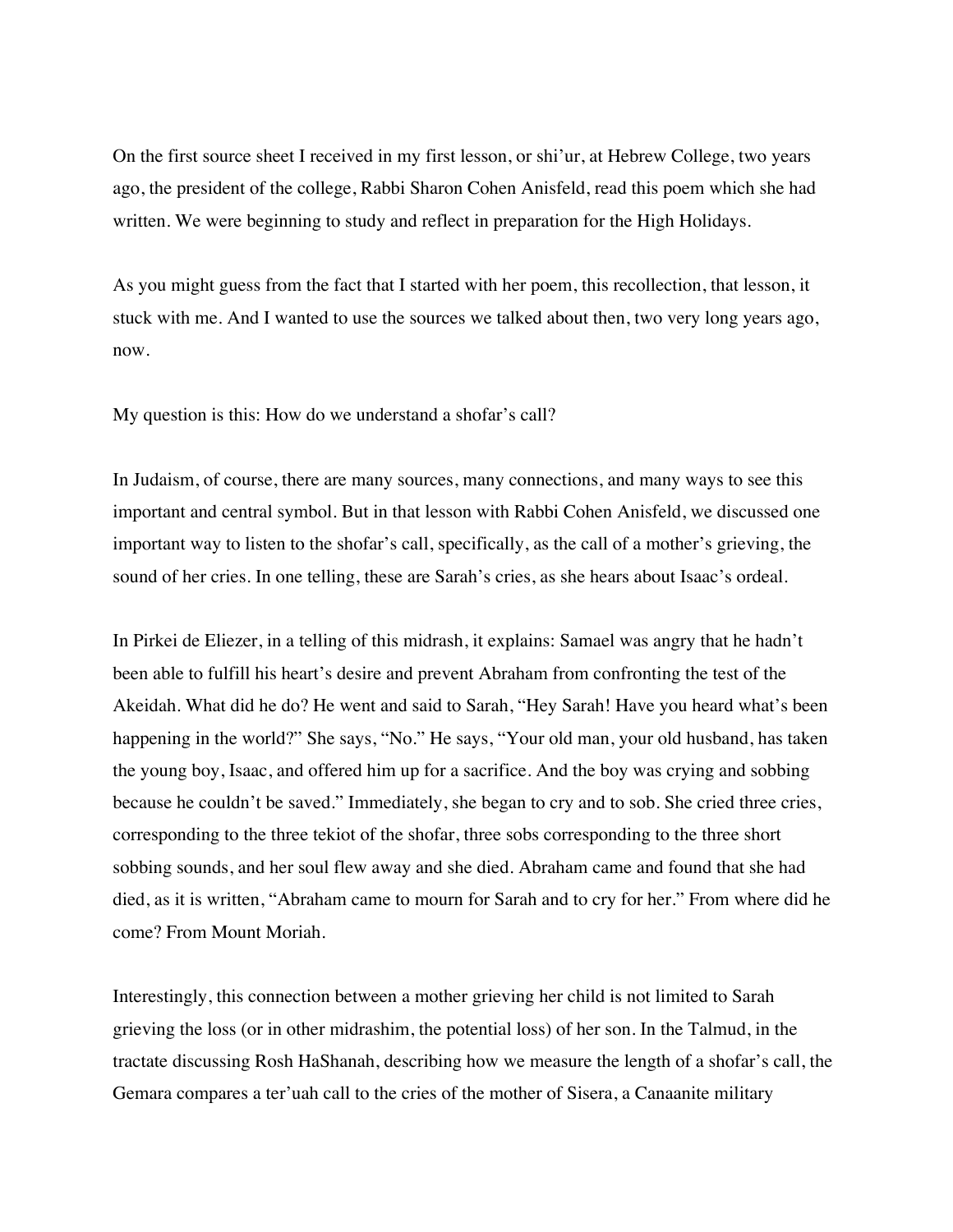commander who is killed in the beginning of Judges. Sisera is a villain in this story, an enemy of the Israelite nation. All the same, Sisera's mother waits at her window for news of her son, a soldier and commander, and sobs as she learns of his death.

What do I take from this? There is a unity in the experience of grief. In the beautiful book on sorrow and grief in the world, *The Wild Edge of Sorrow*, Francis Weller writes: "The one emotion that has touched everyone is grief." More than that, as I hear the shofar's call, I am called to reflect on grief, my own and the grief I may have caused.

This year, I am caught in the thicket, specifically, the thicket of grief. In the shofar, I hear a mother weeping, and I think of my own mother, who died in July, and the tears I've wept for her.

This year, I am caught in the thicket, the thicket of grief. I'm grieving the deaths of those in our country, the distance I must take, the masks I must wear. I'm grieving for this pandemic and for the horror I see in our nation and in our world.

There is something familiar about the rising and falling of loss, how it takes us below the surface of our lives and works on us in some alchemical way. We are remade in times of grief, broken apart and reassembled. It is hard, painful, unbidden work. No one goes in search of loss, rather, it finds us and reminds us of the temporary gift we have been given, these few sweet breaths called life.

—Francis Weller

We continue to struggle, continue to grieve, continue to lose. I know I thought perhaps things might be in person this year, like this service. I thought maybe I could go back to school without wearing a mask, that maybe I could eat inside, that perhaps, I could relax, be a little less vigilant, feel safe.

I feel my own broken heart, like the broken heart of the world, with cracks running through it.

I am caught in the thicket.